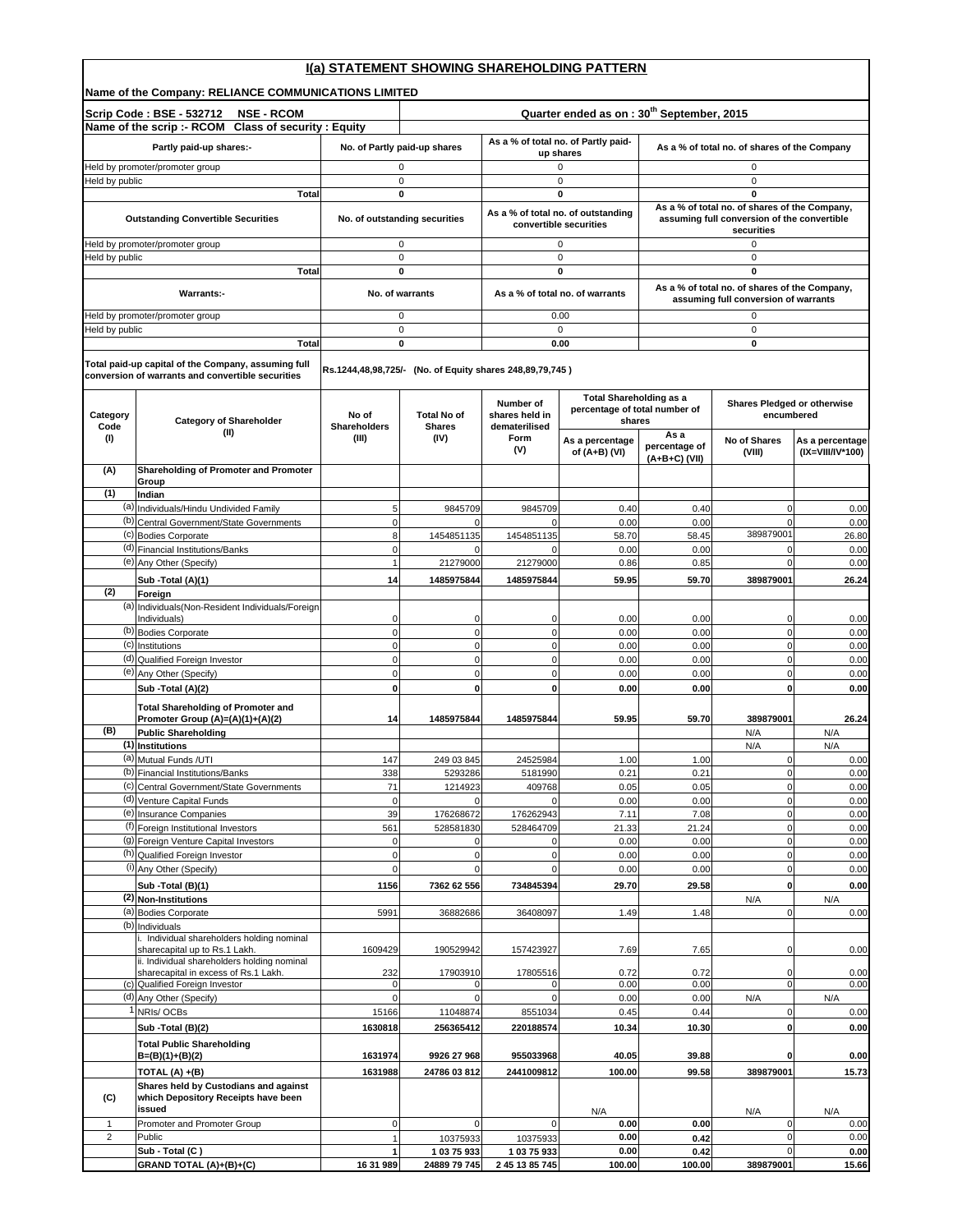# **RELIANCE COMMUNICATIONS LIMITED**(SHAREHOLDING PATTERN- 30.09.2015)

### **I(b) Statement showing holding of securities (including shares, warrants, convertible securities) of persons belonging to the category "Promoter and Promoter Group"**

|              |                                                                                                                                    | Details of shares held      |                                                | Encumbered shares (*)    |                          |                                                                                       | <b>Details of warrants</b>        |                                                                    | Details of convertible<br>securities |                                                                                                     | <b>Total shares (including</b><br>underlying shares assuming                                              |
|--------------|------------------------------------------------------------------------------------------------------------------------------------|-----------------------------|------------------------------------------------|--------------------------|--------------------------|---------------------------------------------------------------------------------------|-----------------------------------|--------------------------------------------------------------------|--------------------------------------|-----------------------------------------------------------------------------------------------------|-----------------------------------------------------------------------------------------------------------|
| Sr No<br>(1) | Name of the shareholder<br>(II)                                                                                                    | No. of Shares held<br>(III) | As a % of grand<br>Total $(A)+(B)+(C)$<br>(IV) | Number of<br>Shares (V)  | (VI)=(V)/(III)*100       | As a % of grand<br>As a percentage total (A)+(B)+(C) of<br>sub-clause (I)(a)<br>(VII) | Number of<br>warrants held (VIII) | As a % total<br>number of<br>warrants of the<br>same class<br>(IX) | Number of<br>convertible<br>(X)      | As a % total<br>number of<br>convertible<br>securities held securities of the<br>same class<br>(XI) | full conversion of warrants<br>and convertible securities)<br>as a % of diluted share<br>capital<br>(XII) |
|              | 1 Reliance Telecom Infrainvest Private Limited                                                                                     | 86666667                    | 3.48                                           | $\overline{\phantom{a}}$ | $\overline{a}$           | 0.00                                                                                  | $\overline{\phantom{a}}$          | 0.00                                                               | $\sim$                               | 0.00                                                                                                | 3.48                                                                                                      |
|              | Reliance Communications Enterprises Private Limited<br>(Formerly known as AAA Communication Private<br>2 Limited)                  | 72 31 10 172                | 29.05                                          | 377500000                | 52.21                    | 15.17                                                                                 |                                   | 0.00                                                               |                                      | 0.00                                                                                                | 29.05                                                                                                     |
|              | Reliance Wind Turbine Installators Industries Private<br>Limited (Formerly known as AAA Industries Private<br>3 Limited)           | 30 00 00 000                | 12.05                                          | $\overline{\phantom{a}}$ | $\overline{\phantom{a}}$ | 0.00                                                                                  | $\overline{\phantom{a}}$          | 0.00                                                               | $\overline{\phantom{a}}$             | 0.00                                                                                                | 12.05                                                                                                     |
|              | Reliance Ornatus Enterprises and Ventures Private<br>Limited (Formerly known as ADA Enterprises and<br>4 Ventures Private Limited) | 30 00 00 000                | 12.05                                          |                          |                          | 0.00                                                                                  |                                   | 0.00                                                               |                                      | 0.00                                                                                                | 12.05                                                                                                     |
|              | 5 Shri Jai Anmol A. Ambani                                                                                                         | 16 69 759                   | 0.07                                           | $\overline{\phantom{a}}$ | $\overline{\phantom{a}}$ | 0.00                                                                                  | $\overline{\phantom{a}}$          | 0.00                                                               | $\overline{\phantom{a}}$             | 0.00                                                                                                | 0.07                                                                                                      |
|              | 6 Shri Jai Anshul A. Ambani                                                                                                        | 100                         | 0.00                                           | $\overline{\phantom{a}}$ | $\overline{\phantom{a}}$ | 0.00                                                                                  | $\overline{\phantom{a}}$          | 0.00                                                               | $\overline{\phantom{a}}$             | 0.00                                                                                                | 0.00                                                                                                      |
|              | Reliance ADA Group Trustees Private Limited -<br>7 Trustees of RCOM ESOS Trust (**)                                                | 2 12 79 000                 | 0.85                                           |                          |                          | 0.00                                                                                  |                                   | 0.00                                                               |                                      | 0.00                                                                                                | 0.85                                                                                                      |
|              | 8 Reliance Capital Limited                                                                                                         | 29695295                    | 1.19                                           | $\overline{\phantom{a}}$ | $\overline{\phantom{a}}$ | 0.00                                                                                  | $\overline{\phantom{a}}$          | 0.00                                                               | $\overline{a}$                       | 0.00                                                                                                | 1.19                                                                                                      |
|              | 9 Shreeji Comtrade LLP                                                                                                             | 15 00 000                   | 0.06                                           |                          |                          | 0.00                                                                                  |                                   | 0.00                                                               | $\overline{\phantom{a}}$             | 0.00                                                                                                | 0.06                                                                                                      |
|              | 10 Shrikrishna Tradecom LLP                                                                                                        | 15 00 000                   | 0.06                                           | $\overline{\phantom{a}}$ | $\overline{\phantom{a}}$ | 0.00                                                                                  | $\overline{\phantom{a}}$          | 0.00                                                               | $\overline{\phantom{a}}$             | 0.00                                                                                                | 0.06                                                                                                      |
|              | 11 Reliance Innoventures Private Limited                                                                                           | 1 23 79 001                 | 0.50                                           | 12379001                 | 100.00                   | 0.50                                                                                  | $\overline{\phantom{a}}$          | 0.00                                                               | $\overline{\phantom{a}}$             | 0.00                                                                                                | 0.50                                                                                                      |
|              | 12 Shri Anil D. Ambani                                                                                                             | 18 59 171                   | 0.07                                           | $\overline{\phantom{a}}$ | $\overline{\phantom{a}}$ | 0.00                                                                                  | $\overline{\phantom{a}}$          | 0.00                                                               | $\overline{\phantom{a}}$             | 0.00                                                                                                | 0.07                                                                                                      |
|              | 13 Smt. Kokila D. Ambani                                                                                                           | 46 65 847                   | 0.19                                           | $\overline{\phantom{a}}$ | $\overline{\phantom{a}}$ | 0.00                                                                                  | $\overline{\phantom{a}}$          | 0.00                                                               | $\overline{\phantom{a}}$             | 0.00                                                                                                | 0.19                                                                                                      |
|              | 14 Smt. Tina A. Ambani                                                                                                             | 16 50 832                   | 0.07                                           | $\overline{\phantom{a}}$ | $\overline{\phantom{a}}$ | 0.00                                                                                  | $\overline{\phantom{a}}$          | 0.00                                                               | $\overline{\phantom{a}}$             | 0.00                                                                                                | 0.07                                                                                                      |
|              | <b>TOTAL</b>                                                                                                                       | 1 48 59 75 844              | 59.70                                          | 389879001                | 26.24                    | 15.66                                                                                 |                                   | 0.00                                                               |                                      | 0.00                                                                                                | 59.70                                                                                                     |

(\*) The term "encumbrance" has the same meaning as assigned to it in regulatiion 28(3) of the SAST Regulations, 2011.

(\*\*) Holding of Promoter(s) include 2,12,79,000 (0.85%) equity shares of the Company held by Reliance ADA Group Trustees Private Limited in its capacity as the Trustees for and on behalf of RCOM ESOS Trust. The same has be be acting in Consert'', only as a matter of abudant caution.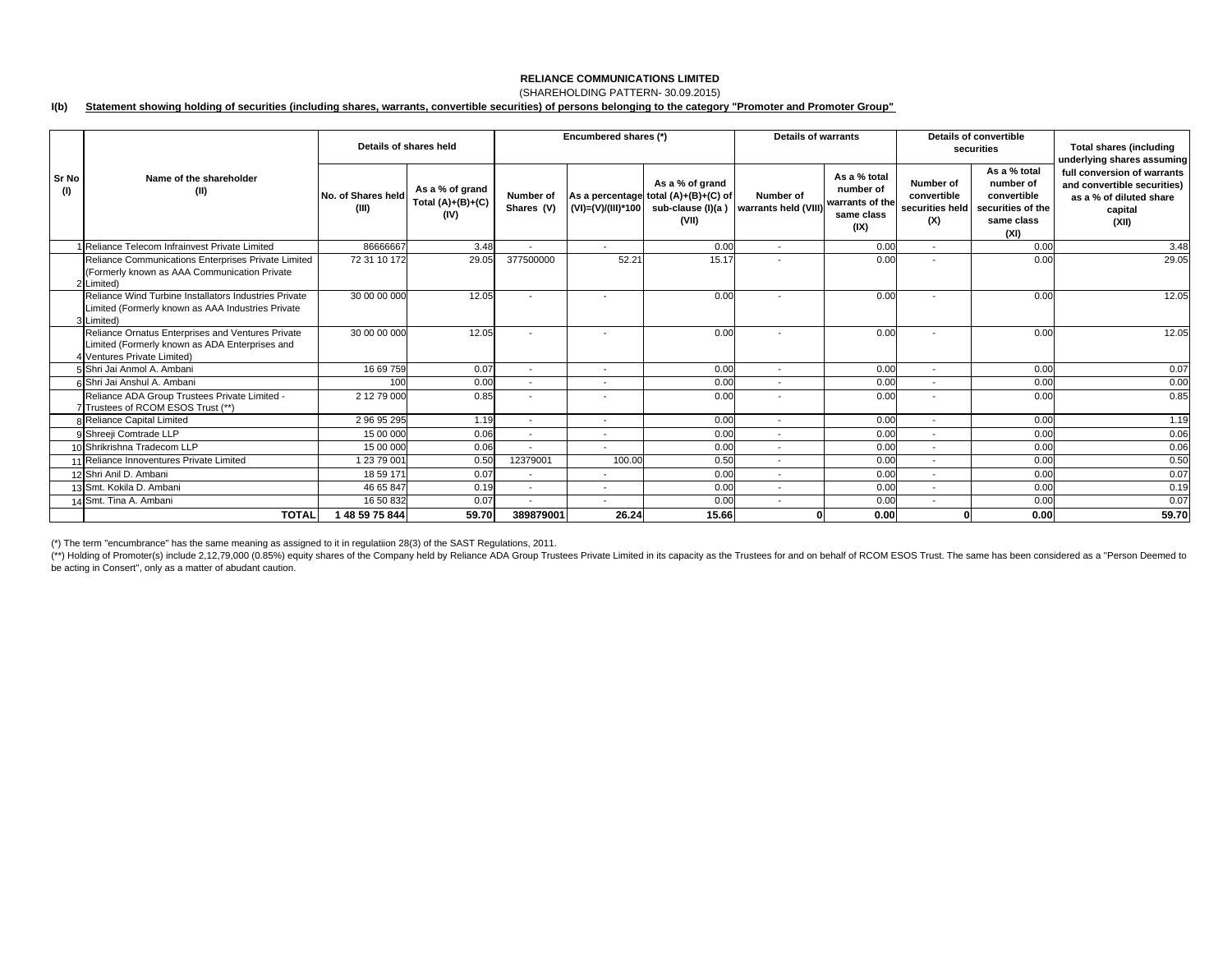(SHAREHOLDING PATTERN - 30.09.2015)

### **I(c)(i) Statement showing holding of securities (including shares, warrants, convertible securities) of persons belonging to the category "Public" and holding more than 1% of the total number of**

### **shares**

|       |                                                   |                      | Shares as a percentage of<br>total number of<br>shares{i.e., Grand Total<br>$(A)+(B)+(C)$ indicated in<br>statement at para(I)(a)<br>above} |                            | <b>Details of Warrants</b>                                 |                                             | Details of Convertible securities          | Total shares (including<br>underlying shares assuming full<br>conversion of warrants and<br>convertible securities of convertible securities) as a % of<br>diluted share capital |
|-------|---------------------------------------------------|----------------------|---------------------------------------------------------------------------------------------------------------------------------------------|----------------------------|------------------------------------------------------------|---------------------------------------------|--------------------------------------------|----------------------------------------------------------------------------------------------------------------------------------------------------------------------------------|
| Sr No | Name of the shareholder                           | No of shares<br>held |                                                                                                                                             | Number of<br>warrants held | As a % of total<br>number of warrants<br>of the same class | Number of<br>convertible<br>securities held | % w.r.t. total number of<br>the same class |                                                                                                                                                                                  |
|       | 1 Life Insurance Corporation Of India             | 164690275            | 6.62                                                                                                                                        |                            |                                                            | 0                                           |                                            | 6.62                                                                                                                                                                             |
|       | 2 Europacific Growth Fund                         | 87257324             | 3.51                                                                                                                                        | $\Omega$                   |                                                            | 0                                           |                                            | 3.51                                                                                                                                                                             |
|       | 3 New World Fund Inc.                             | 52696111             | 2.12                                                                                                                                        |                            |                                                            | 0                                           |                                            | 2.12                                                                                                                                                                             |
|       | 4 Clsa Global Markets Pte. Ltd.                   | 42285000             | 1.70                                                                                                                                        |                            |                                                            | 0                                           |                                            | 1.70                                                                                                                                                                             |
|       | 5 Vanguard Funds                                  | 30463362             | 1.22                                                                                                                                        |                            |                                                            | 0                                           |                                            | 1.22                                                                                                                                                                             |
|       | 6 Smallcap World Fund, Inc.                       | 26845000             | 1.08                                                                                                                                        |                            |                                                            | 0                                           |                                            | 1.08                                                                                                                                                                             |
|       | 7 Ontario Teachers' Pension Plan Board-Np3A - All | 25000000             | 1.00                                                                                                                                        |                            |                                                            | 0                                           |                                            | 1.00                                                                                                                                                                             |
|       | <b>TOTAL</b>                                      | 429237072            | 17.25                                                                                                                                       |                            |                                                            | 0                                           |                                            | 17.25                                                                                                                                                                            |

## l(c)(ii) Statement showing holding of securities (including shares, warrants, convertible securities) of persons (together with PAC) belonging to the category "Public" and holding more than 5% of **the total number of shares of the Company.**

|       | No of shares<br>Name of the shareholder<br>held |                                                                                                             | Shares as a percentage of |                                                              | <b>Details of Warrants</b>                  |                                                                         | <b>Details of Convertible securities</b>                                                                                                                      |      |  |
|-------|-------------------------------------------------|-------------------------------------------------------------------------------------------------------------|---------------------------|--------------------------------------------------------------|---------------------------------------------|-------------------------------------------------------------------------|---------------------------------------------------------------------------------------------------------------------------------------------------------------|------|--|
| Sr No |                                                 | total number of<br>shares{i.e.,Grand Total<br>(A)+(B)+(C) indicated in<br>statement at para(I)(a)<br>above} | Number of<br>warrants     | As a % of total<br>number of warrants I<br>of the same class | Number of<br>convertible<br>securities held | % w.r.t. total number of<br>convertible securities of<br>the same class | <b>Total shares (including</b><br>underlying shares assuming full<br>conversion of warrants and<br>convertible securities) as a % of<br>diluted share capital |      |  |
|       | Life Insurance Corporation of India             | 164690275                                                                                                   | 6.62                      |                                                              |                                             |                                                                         |                                                                                                                                                               | 6.62 |  |
|       | <b>TOTAL</b>                                    | 164690275                                                                                                   | 6.62                      |                                                              |                                             |                                                                         |                                                                                                                                                               | 6.62 |  |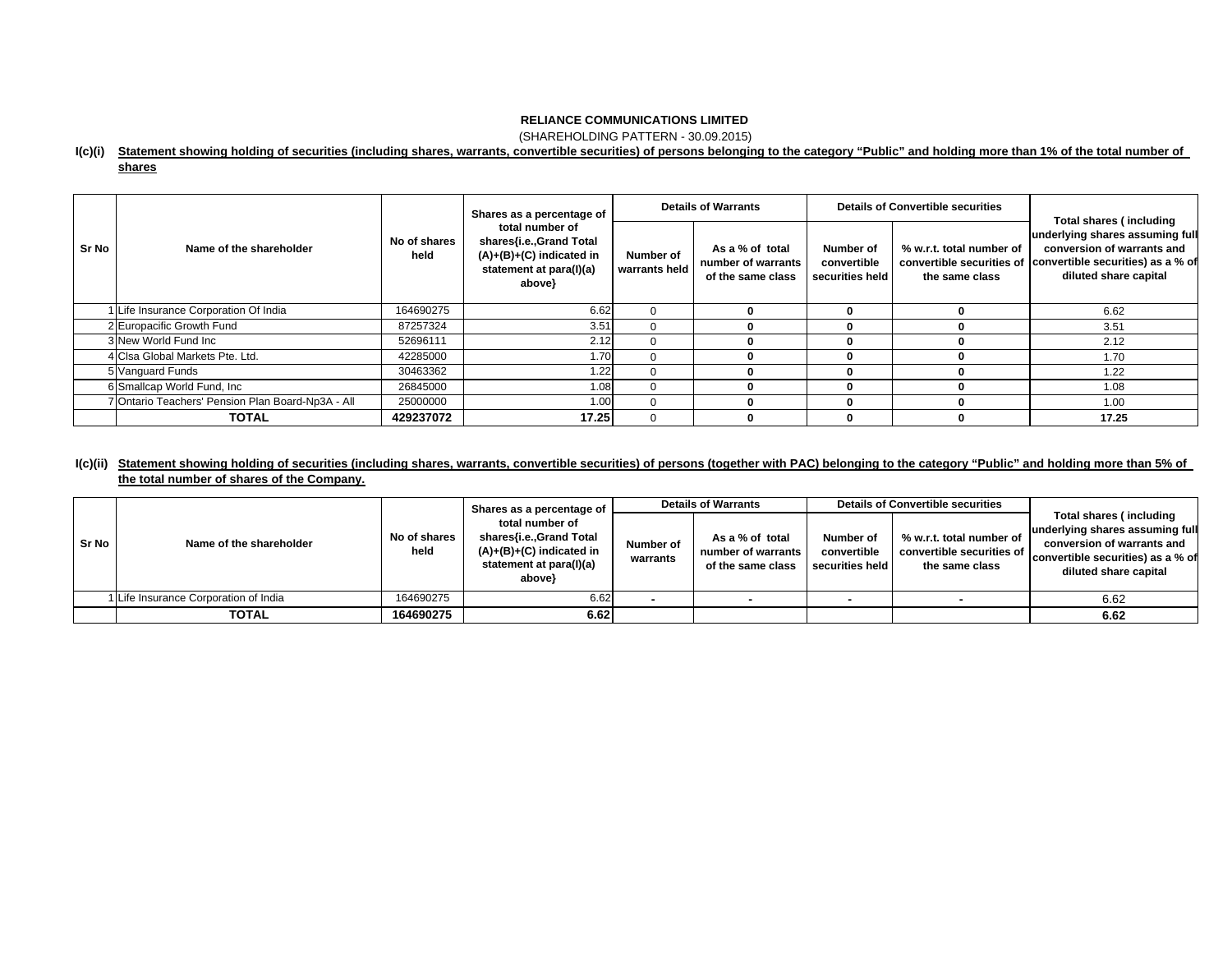(SHAREHOLDING PATTERN - 30.09.2015)

### **I(d) Statement showing details of locked -in shares**

| <b>Sr No</b> | Name of the shareholder                      | No of locked-in shares | Locked-in shares as a percentage of total number<br>of shares{i.e., Grand Total (A)+(B)+(C) indicated in<br>statement at para(I)(a) above} |
|--------------|----------------------------------------------|------------------------|--------------------------------------------------------------------------------------------------------------------------------------------|
|              | Reliance Telecom Infrainvest Private Limited | 86666667               | 3.48                                                                                                                                       |
|              | ΤΟΤΑL                                        | 86666667               | 3.48                                                                                                                                       |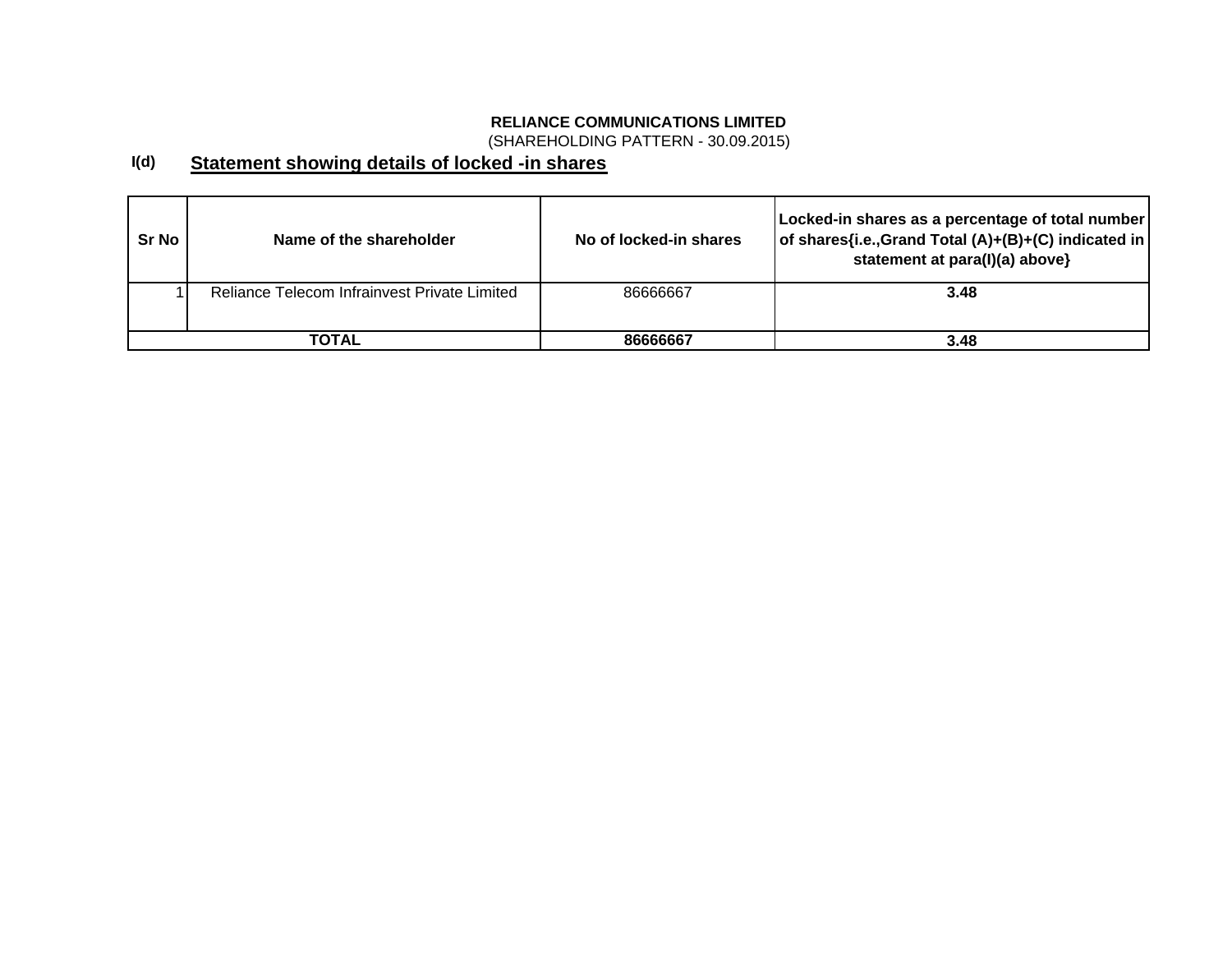(SHAREHOLDING PATTERN - 30.09.2015)

#### **II(a) Statement showing details of Depository Receipts (DRs)**

| Sr No | Type of outstanding DR<br>  (ADRs,GDRs, SDRs,etc.) | Number of<br>outstanding DRs | No of shares underlying<br>outstanding DRs | <b>Shares underlying outstanding</b><br>DRs as a percentage of total<br>number of shares{i.e.,Grand<br>Total (A)+(B)+(C) indicated in<br>statement at para(I)(a) above} |
|-------|----------------------------------------------------|------------------------------|--------------------------------------------|-------------------------------------------------------------------------------------------------------------------------------------------------------------------------|
|       | <b>GDRs</b>                                        | 10375933                     | 10375933                                   | 0.42                                                                                                                                                                    |
|       | <b>TOTAL</b>                                       |                              | 10375933                                   | 0.42                                                                                                                                                                    |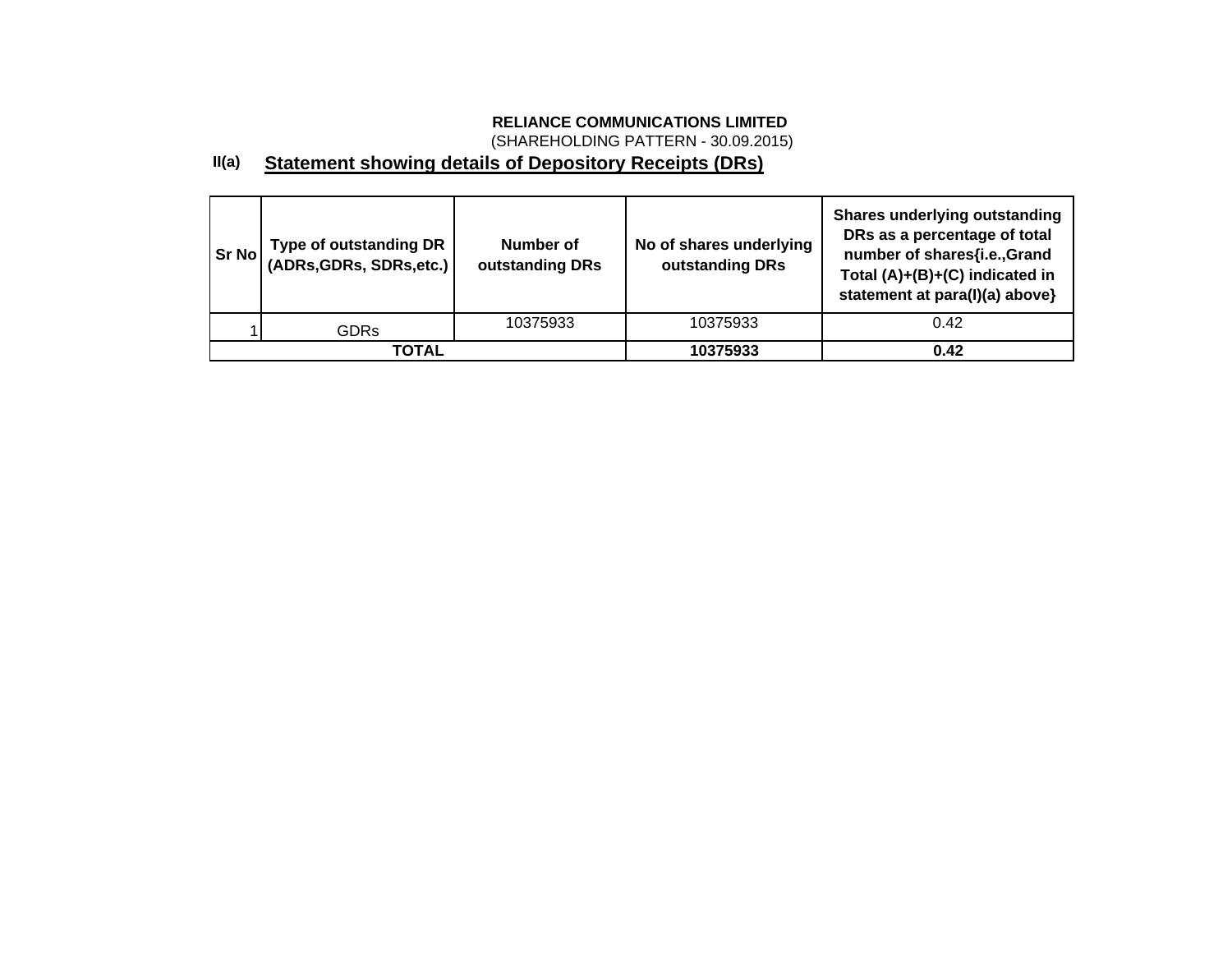(SHAREHOLDING PATTERN - 30.09.2015)

### **II(b) Statement showing Holding of Depository Receipts (DRs), where underlying shares held by ''Promoter/Promoter**

# **group'' are in excess of 1% of the total number of shares**

| l Sr Nol | Name of the DR Holder | Type of outstanding DR<br>(ADRs, GDRs, SDRs, etc.) | No of shares underlying<br>outstanding DRs | Shares underlying outstanding DRs as a<br>percentage of total number of<br>shares{i.e.,Grand Total (A)+(B)+(C)<br> indicated in statement at para(I)(a) above} |
|----------|-----------------------|----------------------------------------------------|--------------------------------------------|----------------------------------------------------------------------------------------------------------------------------------------------------------------|
|          | Nil                   |                                                    |                                            | 0.00                                                                                                                                                           |
|          |                       |                                                    |                                            |                                                                                                                                                                |
|          |                       | TOTAL                                              |                                            | 0.00                                                                                                                                                           |